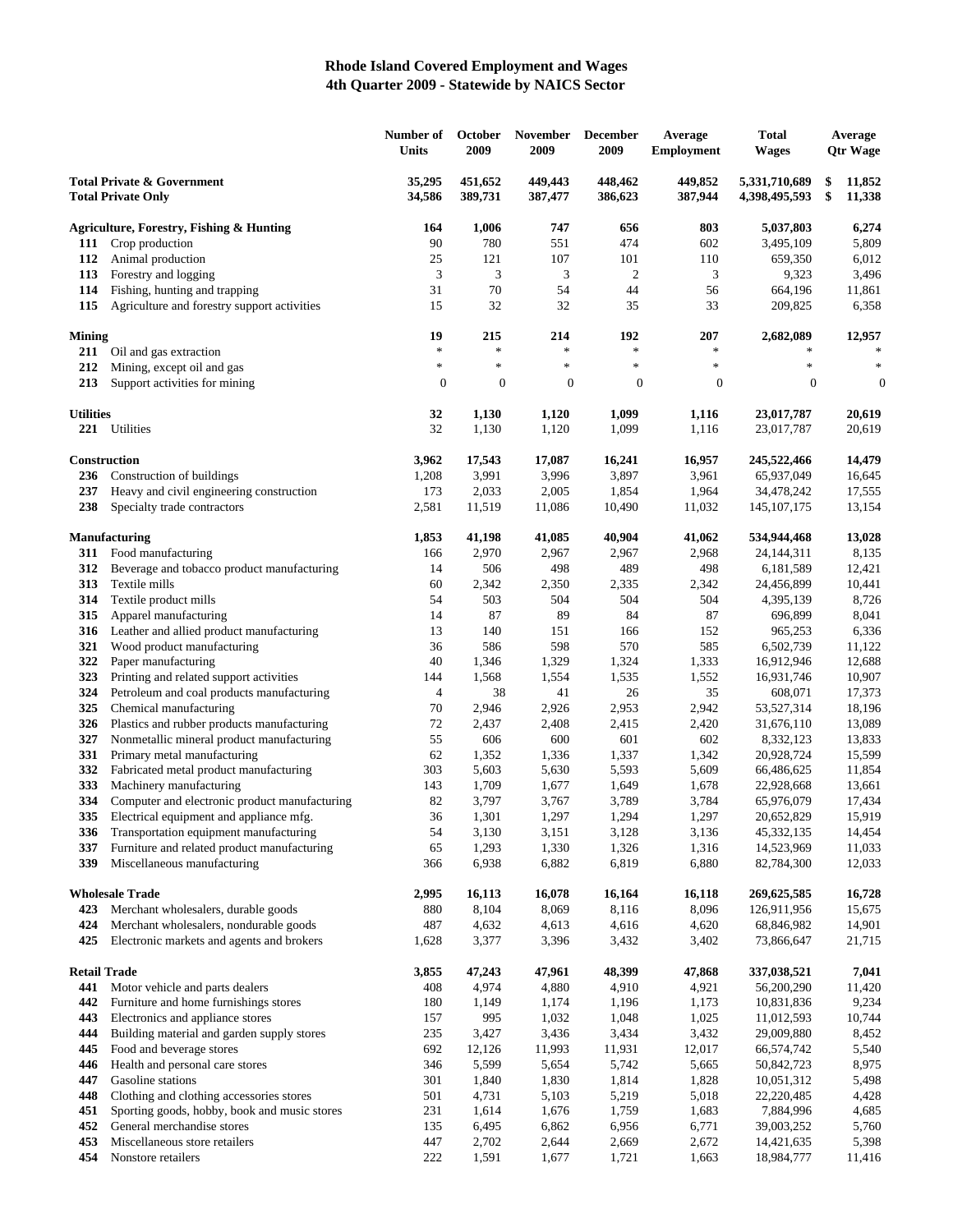## **Rhode Island Covered Employment and Wages 4th Quarter 2009 - Statewide by NAICS Sector**

|                                         |                                                  | Number of<br><b>Units</b> | October<br>2009  | <b>November</b><br>2009 | <b>December</b><br>2009 | Average<br><b>Employment</b> | <b>Total</b><br><b>Wages</b> | Average<br><b>Otr Wage</b> |
|-----------------------------------------|--------------------------------------------------|---------------------------|------------------|-------------------------|-------------------------|------------------------------|------------------------------|----------------------------|
| <b>Transportation &amp; Warehousing</b> |                                                  | 717                       | 8,846            | 8,930                   | 9,088                   | 8,955                        | 87, 145, 554                 | 9,732                      |
| 481                                     | Air transportation                               | 26                        | 372              | 369                     | 359                     | 367                          | 3,340,060                    | 9,109                      |
| 482                                     | Rail Transportation                              | $\ast$                    | $\ast$           | $\ast$                  | *                       | $\ast$                       | $\ast$                       | $\ast$                     |
| 483                                     | Water transportation                             | 9                         | 187              | 171                     | 167                     | 175                          | 1,487,753                    | 8,501                      |
| 484                                     | Truck transportation                             | 298                       | 2,012            | 1,982                   | 1,911                   | 1,968                        | 24,194,560                   | 12,292                     |
| 485                                     | Transit and ground passenger transportation      | 100                       | 2,367            | 2,368                   | 2,371                   | 2,369                        | 14,608,800                   | 6,168                      |
| 486                                     | Pipeline transportation                          | $\overline{4}$            | 49               | 49                      | 48                      | 49                           | 797,809                      | 16,393                     |
| 487                                     | Scenic and sightseeing transportation            | 41                        | 202              | 182                     | 175                     | 186                          | 942,658                      | 5,059                      |
| 488                                     | Support activities for transportation            | 143                       | 995              | 1,058                   | 1,038                   | 1,030                        | 11,994,173                   | 11,641                     |
| 492                                     | Couriers and messengers                          | 69                        | 1,596            | 1,679                   | 1,980                   | 1,752                        | 18,211,311                   | 10,397                     |
| 493                                     | Warehousing and storage                          | 25                        | 1,062            | 1,069                   | 1,036                   | 1,056                        | 11,527,905                   | 10,920                     |
| <b>Information</b>                      |                                                  | 736                       | 9,693            | 9,815                   | 9,823                   | 9,777                        | 153,580,289                  | 15,708                     |
| 511                                     | Publishing industries, except Internet           | 245                       | 2,170            | 2,170                   | 2,182                   | 2,174                        | 35,008,634                   | 16,103                     |
| 512                                     | Motion picture and sound recording industries    | 104                       | 530              | 662                     | 669                     | 620                          | 3,523,714                    | 5,680                      |
| 515                                     | Broadcasting, except Internet                    | 32                        | 650              | 640                     | 653                     | 648                          | 8,786,300                    | 13,566                     |
| 516                                     | Internet publishing and broadcasting             | $\boldsymbol{0}$          | $\mathbf{0}$     | $\boldsymbol{0}$        | $\boldsymbol{0}$        | $\boldsymbol{0}$             | $\mathbf{0}$                 | $\mathbf 0$                |
| 517                                     | Telecommunications                               | 164                       | 2,955            | 2,947                   | 2,935                   | 2,946                        | 57,907,084                   | 19,658                     |
| 518                                     | ISPs, search portals, and data processing        | 101                       | 2,864            | 2,873                   | 2,861                   | 2,866                        | 44,108,254                   | 15,390                     |
| 519                                     | Other information services                       | 90                        | 524              | 523                     | 523                     | 523                          | 4,246,303                    | 8,114                      |
|                                         | <b>Finance &amp; Insurance</b>                   | 1,619                     | 23,185           | 23,285                  | 23,331                  | 23,267                       | 461,933,941                  | 19,853                     |
| 521                                     | Monetary authorities - central bank              | $\boldsymbol{0}$          | $\boldsymbol{0}$ | $\boldsymbol{0}$        | $\boldsymbol{0}$        | $\boldsymbol{0}$             | $\mathbf{0}$                 | $\mathbf 0$                |
| 522                                     | Credit intermediation and related activities     | 614                       | 10,173           | 10,199                  | 10,234                  | 10,202                       | 136,397,023                  | 13,370                     |
| 523                                     | Securities, commodity contracts, investments     | 280                       | 3,991            | 3,969                   | 3,957                   | 3,972                        | 173,469,073                  | 43,669                     |
| 524                                     | Insurance carriers and related activities        | 688                       | 8,867            | 8,919                   | 8,996                   | 8,927                        | 148,897,923                  | 16,679                     |
| 525                                     | Funds, trusts, and other financial vehicles      | 37                        | 154              | 198                     | 144                     | 165                          | 3,169,922                    | 19,173                     |
|                                         | Real Estate & Rental & Leasing                   | 1,132                     | 5,931            | 5,965                   | 5,882                   | 5,926                        | 60,309,745                   | 10,177                     |
| 531                                     | Real estate                                      | 882                       | 4,245            | 4,329                   | 4,298                   | 4,291                        | 44,882,864                   | 10,461                     |
| 532                                     | Rental and leasing services                      | 240                       | 1,630            | 1,579                   | 1,529                   | 1,579                        | 13,265,457                   | 8,399                      |
| 533                                     | Lessors of nonfinancial intangible assets        | 10                        | 56               | 57                      | 55                      | 56                           | 2,161,424                    | 38,597                     |
|                                         | <b>Professional &amp; Technical Services</b>     | 4,164                     | 20,906           | 20,860                  | 21,046                  | 20,937                       | 368,484,588                  | 17,599                     |
|                                         | <b>541</b> Professional and technical services   | 4,164                     | 20,906           | 20,860                  | 21,046                  | 20,937                       | 368,484,588                  | 17,599                     |
|                                         | <b>Management of Companies &amp; Enterprises</b> | 230                       | 9,220            | 9,239                   | 9,262                   | 9,240                        | 203,498,485                  | 22,023                     |
|                                         | 551 Management of companies and enterprises      | 230                       | 9,220            | 9,239                   | 9,262                   | 9,240                        | 203,498,485                  | 22,023                     |
|                                         | <b>Administrative &amp; Waste Services</b>       | 2,392                     | 23,243           | 23,067                  | 22,308                  | 22,873                       | 182,479,503                  | 7,978                      |
| 561                                     | Administrative and support services              | 2,252                     | 21,748           | 21,592                  | 20,838                  | 21,393                       | 164,691,727                  | 7,699                      |
| 562                                     | Waste management and remediation services        | 140                       | 1,495            | 1,475                   | 1,470                   | 1,480                        | 17,787,776                   | 12,019                     |
|                                         | <b>Educational Services</b>                      | 527                       | 19,388           | 19,385                  | 19,295                  | 19,356                       | 221,916,169                  | 11,465                     |
|                                         | 611 Educational services                         | 527                       | 19,388           | 19,385                  | 19,295                  | 19,356                       | 221,916,169                  | 11,465                     |
|                                         |                                                  |                           |                  |                         |                         |                              |                              |                            |
|                                         | <b>Health Care &amp; Social Assistance</b>       | 3,060                     | 77,530           | 77,539                  | 77,939                  | 77,669                       | 899,110,900                  | 11,576                     |
| 621                                     | Ambulatory health care services                  | 2,027                     | 23,709           | 23,716                  | 23,917                  | 23,781                       | 349,046,926                  | 14,678                     |
| 622                                     | Hospitals                                        | 23                        | 24,447           | 24,471                  | 24,498                  | 24,472                       | 350, 135, 795                | 14,308                     |
| 623                                     | Nursing and residential care facilities          | 439                       | 18,335           | 18,245                  | 18,290                  | 18,290                       | 135,169,100                  | 7,390                      |
| 624                                     | Social assistance                                | 571                       | 11,039           | 11,107                  | 11,234                  | 11,127                       | 64,759,079                   | 5,820                      |
|                                         | Arts, Entertainment, & Recreation                | 575                       | 7,835            | 6,938                   | 6,924                   | 7,232                        | 46,450,611                   | 6,422                      |
| 711                                     | Performing arts and spectator sports             | 151                       | 1,190            | 1,142                   | 1,222                   | 1,185                        | 7,929,357                    | 6,693                      |
| 712                                     | Museums, historical sites, zoos, and parks       | 46                        | 784              | 736                     | 694                     | 738                          | 5,031,946                    | 6,818                      |
| 713                                     | Amusements, gambling, and recreation             | 378                       | 5,861            | 5,060                   | 5,008                   | 5,310                        | 33,489,308                   | 6,307                      |
|                                         | <b>Accommodation &amp; Food Services</b>         | 2,826                     | 41,650           | 40,279                  | 40,151                  | 40,693                       | 169,307,009                  | 4,160                      |
| 721                                     | Accommodation                                    | 210                       | 3,963            | 3,662                   | 3,500                   | 3,708                        | 23,186,102                   | 6,252                      |
| 722                                     | Food services and drinking places                | 2,616                     | 37,687           | 36,617                  | 36,651                  | 36,985                       | 146,120,907                  | 3,951                      |